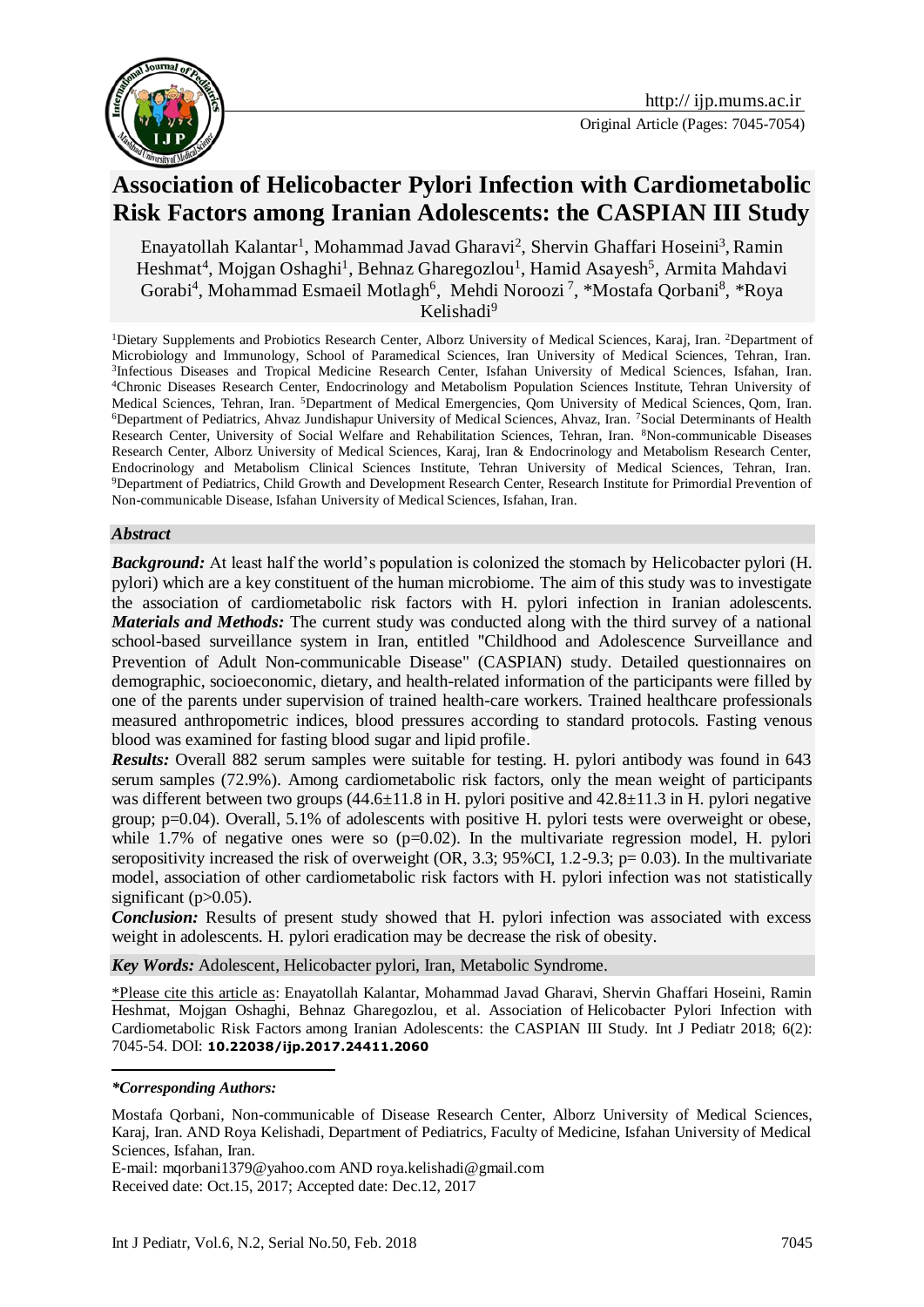#### **1- INTRODUCTION**

 In recent decade's prevalence of cardiovascular risk factors rise rapidly in all over the world (1-4). Metabolic syndrome (MetS) and cradiometabolic risk factors in childhood is associated with adverse health consequences in adulthood (1). Previous studies in Iran documented a significant increase in rates of MetS and cardiometabolic risk factors in children and adult population (5-7). According to previous national studies in Iranian children and adolescents, approximately 20% of children were overweight or obese and 2.5-5% had MetS (8-11).

Helicobacter pylori (H. pylori) infection is the most prevalent chronic infection globally, affecting more than 50% of the world population. Its distribution closely parallels the socioeconomic status of the people; rate of infection reaches 80% in low- and middle-income countries, while it is 20% to 80% in high-income countries. The rate of H.pylori infection is high in Iranian children, with a distribution of 20 to 75% in different studies (12,13). H.pylori chronically infect gastric mucosa and are the causal agent of atrophic and non-atrophic gastritis and peptic ulcer. It has an etiological association with primary gastric B-cell lymphoma and gastric adenocarcinoma (14).

Recently many researchers have focused on extra-digestive complications of chronic H. pylori infection because of proven systemic effects of this disease (15). In the last few years, numerous studies have proposed an association between H.pylori infection and some cardio-metabolic risk factors including metabolic syndrome and its components i.e. insulin resistance, hyperlipidemia, overweight / obesity, high blood pressure, [non-alcoholic fatty liver disease](https://www.google.com/url?sa=t&rct=j&q=&esrc=s&source=web&cd=13&cad=rja&uact=8&ved=0ahUKEwi64oH93d7XAhWEYZoKHSFJCEwQFghcMAw&url=http%3A%2F%2Fpatients.gi.org%2Ftopics%2Ffatty-liver-disease-nafld%2F&usg=AOvVaw2atZShPpjxHuh0J5n8sU6j) , and cardiovascular disease (CVD) (16-19). This might be due to the common pathogenic pathways shared between H. pylori infection and MetS. H.pylori causes systemic inflammation with increased levels of pro-inflammatory and vasoactive mediators and acute phase proteins, release of reactive oxygen species, and platelet activation and aggregation which all are underlying causes of MetS and atherosclerosis (15). MetS and its final consequences are highly distributed in all communities, even extending to the adolescents and young adults, as is H.pylori; thus if the etiologic relationship between them becomes established, eradication of H.pylori would be valuable as a risk factor reduction intervention for CVD. However in this regard, results of studies are inconsistent; while some report no association between H.pylori infection and components of MetS (20-21); others propose direct positive relation between them (22, 23).

Moreover, in many of those studies there is no adjustment for potential cofounders which influence the prevalence of MetS, such as socio-economic status and nutritional habits of the contributors which disturbs the proposed causal relationship between H. pylori infection and MetS (24). The majority of the studies in Iran have examined association of H. pylori infection and cardio-metabolic risk factors in adult population, and studies including children and adolescents are scarce (25-27). This study aimed to investigate the association of H. pylori infection with cardiometabolic risk factors in a representative sample of Iranian adolescents.

# **2- MATERIALS AND METHODS**

# **2-1. Study Design and Population**

 The current study was conducted along with the third survey of a national schoolbased surveillance system in Iran, entitled "Childhood and Adolescence Surveillance and Prevention of Adult Noncommunicable Disease" (CASPIAN) study (2009-2010) (28, 29).

# **2-2. Sampling Method**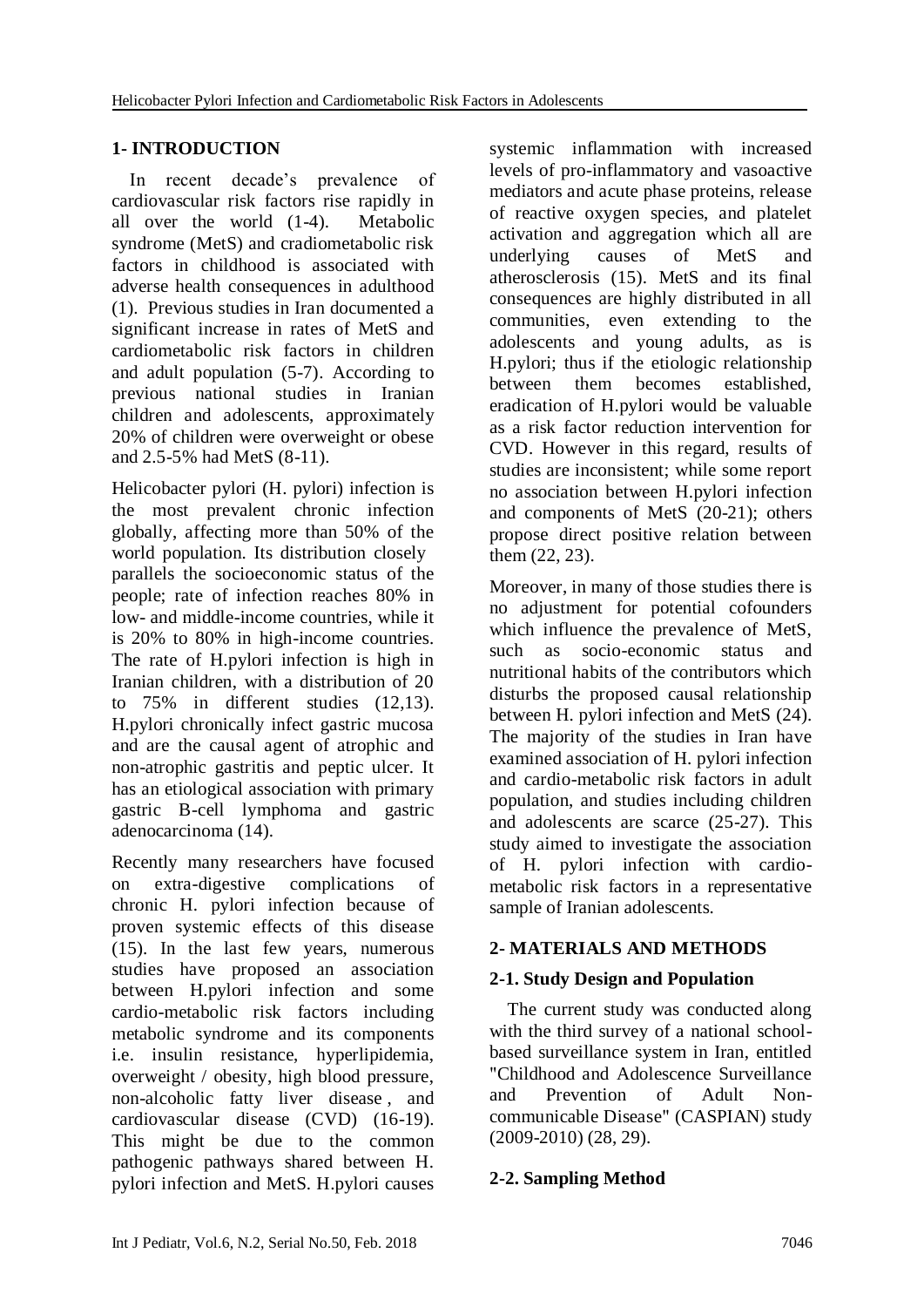In the CASPIAN III, 5,528 students aged 10-18-year-old were selected by multistage random cluster sampling from 27 provinces of Iran (28). In each province, equal clusters at the level of school were included. Eligible school was selected using information bank of the Ministry of Education. Stratification was done according to the age, sex, and place of residence (urban/rural). Detailed questionnaires on demographic, socioeconomic, dietary, and health-related information of the participants were filled by one of the parents under supervision of trained health-care workers. In this project 882 subjects were randomly selected and included from database of CASPIAN III study. Sample size was determined according to previous study in Iran and by considering the prevalence of H.pylori infection 54 %, the alpha error 5%, and a precision of 3.3% (30).

# **2-3. Inclusion and exclusion criteria**

Student with Iranian nationality (having Iranian identity card) were eligible to participate in this study. Having a known chronic disease and consumption of medication for a chronic disease were exclusion criteria in this study.

#### **2-4. Anthropometric measures and blood pressure**

Cardiometabolic risk factors including anthropometric measures (weight, height, and waist circumference), blood pressure, and relevant biochemical were measured in the CASPIAN III survey. Briefly, body weight, height, and waist circumference (WC) were measured by trained health care experts under standard protocol and by using calibrated instruments and body mass index (BMI) was calculated and categorized according to the WHO growth curves (31). Weight was recorded with lightly dressed condition with 0.1 kg accuracy and standing height was measured without shoes with 0.1 cm

accuracy. WC was measured by a tape to the nearest 0.2 cm at the end of expiration at the midpoint between the top of iliac crest and the lowest rib in standing position. Abdominal obesity was defined as waist to height ratio more than 0.5 (32). Arterial blood pressure was measured manually using a mercury sphygmomanometer with a suitable cuff size for children after a 5- min rest in the supine position. The onset and disappearance of the tapping Korotkoff sound was determined as systolic blood pressure (SBP) and diastolic blood pressure (DBP). Average of three measures of blood pressure was recorded as actual value. SBP and DBP above the 90th percentile for their age, sex, and height from the National Heart, Lung, and Blood Institute's considered as high blood pressure.

# **2-5. Serological methods**

A venous blood was obtained from each participant after 12 hours fasting to measure serum levels of total cholesterol (TC), triglycerides (TG), high-density lipoprotein cholesterol (HDL-C), lowdensity lipoprotein cholesterol (LDL-C), fasting blood sugar (FBS), Aspartate transaminase (AST), and alanine aminotransferase (ALT); tests were performed in central provincial laboratories that met the standards of the National Reference laboratory, a WHOcollaborating center in Tehran using standard kits (Pars Azmoun, Iran). All collection tubes were centrifuged at 2500–  $3000 \times g$  for 10 minutes. Immediately after centrifugation, serum samples were aliquot into 200μL tubes and stored at −70°C. All samples were transferred by cold chain to laboratory. Serum anti- H. pylori antibodies Immunoglobulin G (IgG) was measured using an Enzyme Linked Immunosorbant Assay (ELISA) method which supplied by ChoRus Company (Italy). In present study for increase of test accuracy results was tested twice. Serum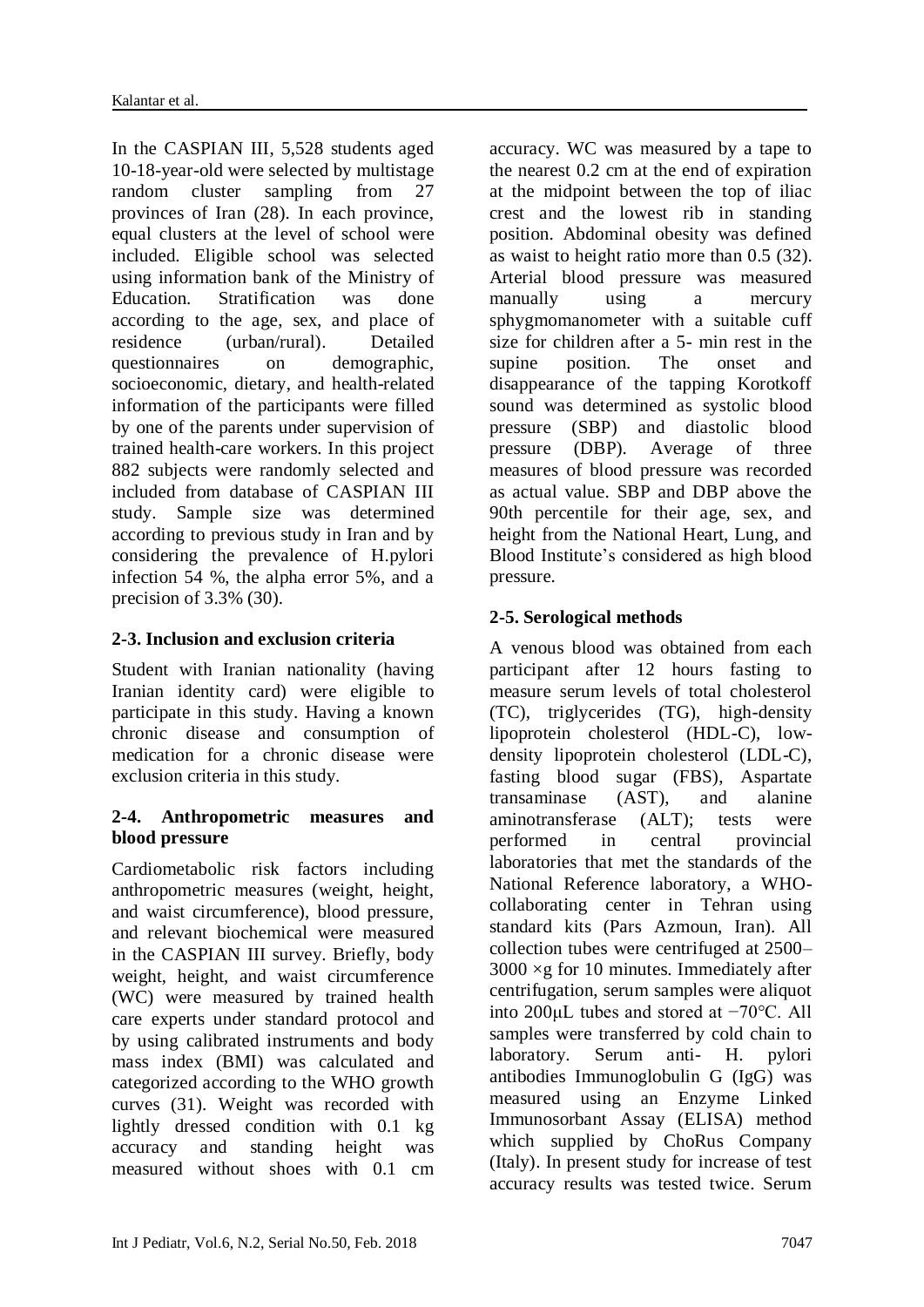anti- H. pylori antibodies IgG values above 12AU/ml, was considered as positive result.

#### **2-6. Ethical considerations**

The ethical committees of Isfahan and Tehran University of Medical Sciences approved the CASPIAN III study. The current study was also approved by the Ethic committee of Alborz University of Medical Sciences. Protocols and objectives were fully described to the students and their parents and written informed consent was obtained from one of the parents to use their data and serum samples in scientific projects.

#### **2-7. Statistical analysis**

The statistical analysis was performed using STATA package (state statistical software: Release 12, STATA Corporation 2011, and College Station, TX, USA). The quantitative variables were presented as mean and standard deviation (SD) and the qualitative variables as number and percentage. Association of Helicobacter Pylori IgG Seropositivity with continuous and categorical variables was assessed using T-test and Chi-square test respectively.

Association of cardiometabolic risk factors and liver enzymes with H. pylori infection was assessed using different logistic regression models. In model I the crude association was assessed; in model II age, gender and living area was adjusted and in model III, socioeconomic status and family history of CVD additionally was adjusted in the model. Results of logistic regression are presented as odds ratio (OR) and 95 % confidence interval (CI). P< 0.05 was considered as statistically significant.

# **3- RESULTS**

 From 900 randomly selected enrollees, 882 serum samples were suitable for testing. H. pylori antibody was found in 643 serum samples (72.9%). The mean age of seropositive and seronegative children were nearly the same  $(14.8\pm2.8 \text{ vs.}$  $14.7\pm2.6$  years old, respectively; P=0.52). Overall, 51.7% of students were boys and 61.52% were from urban area. Totally, 31.75%, 46%, 41.72% and 26.53% were in elementary, secondary and high school levels, respectively.

**Table.1** represents the distribution of cardio-metabolic risk factors in H. pylori IgG Seropositive and seronegative group. The H. pylori IgG seropositivity in girls (76.3%) was significantly higher than boys (69.7%) (P= 0.03). Among cardiometabolic risk factors, only the mean weight of participants was different between two groups  $(44.6 \pm 11.8 \text{ in H.} \text{py}$ positive and 42.8±11.3 in H.pylori negative group; P=0.04). Overall, 5.1% of adolescents with positive H.pylori tests were excess weight (overweight or obese), while 1.7% of negative ones were excess weight  $(P=0.02)$ .

Association of cardiometabolic risk factors with H. pylori infection in logistic regression model are presented in **Table.2**. In the crude model, only the excess weight was associated with H.pylori infection with the odds of 3.1 (95% confidence interval [CI], 1.1-8.9; P=0.03). In the multivariate model, H. pylori IgG seropositivity increased the risk of excess weight by 3.3, independent of other cardiometabolic risk factors (OR: 3.3; 95%CI, 1.2-9.3; P= 0.03) (**Table.2**).

In the multivariate model, association of other cardiometabolic risk factors (high FBS, high BP, abdominal obesity, high TG, low HDL, high LDL, High TC) and liver enzymes (ALT and AST) with H. pylori IgG seropositivity was not statistically significant (P>0.05).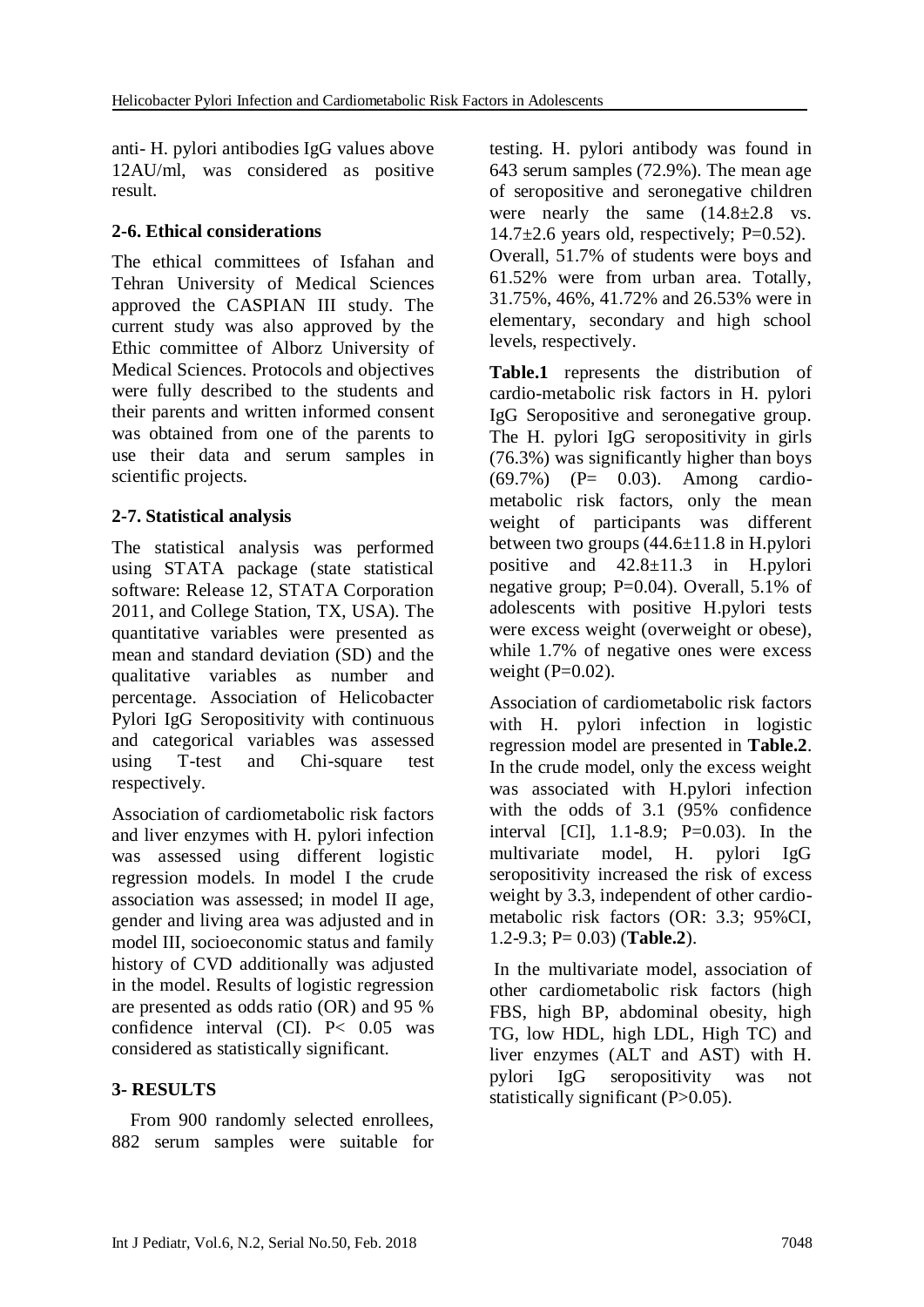| Variables               | <b>Total</b> (882)<br>Mean (SD) | With H.pylori<br>infection $(n=643)$<br>Mean(SD) | Without H.pylori<br>infection $(n=239)$<br>Mean(SD) | P-value |  |
|-------------------------|---------------------------------|--------------------------------------------------|-----------------------------------------------------|---------|--|
| Age (year)              | 14.8(2.7)                       | 14.8(2.8)                                        | 14.7(2.6)                                           | 0.52    |  |
| Weight (kg)             | 44.1(11.7)                      | 44.6(11.8)                                       | 42.8(11.3)                                          | 0.04    |  |
| Height (cm)             | 153.4 (13.5)                    | 153.9(13.4)                                      | 152.1(13.7)                                         | 0.06    |  |
| BMI(kg/m <sup>2</sup> ) | 18.4(2.9)                       | 18.5(2.9)                                        | 18.2(2.8)                                           | 0.14    |  |
| Waist(cm)               | 66.9(22.1)                      | 66.5(10.1)                                       | 68.1(39.1)                                          | 0.37    |  |
| Waist to height ratio   | 0.4(0.1)                        | 0.4(0.1)                                         | 0.4(0.2)                                            | 0.16    |  |
| SBP(mmHg)               | 102.2(14.7)                     | 102.8(13.9)                                      | 100.5(16.6)                                         | 0.07    |  |
| DBP(mmHg)               | 65.2(10.3)                      | 65.8(10.3)                                       | 63.8(10.4)                                          | 0.01    |  |
| TC(mg/dl)               | 144.1(27.7)                     | 143.2(28.2)                                      | 146.4(26.3)                                         | 0.19    |  |
| TG(mg/dl)               | 90.1 (33.7)                     | 90.5(33.3)                                       | 89.2 (34.9)                                         | 0.66    |  |
| $LDL-c$ (mg/dl)         | 80.1 (25.8)                     | 79.6(25.7)                                       | 81.1(26.1)                                          | 0.59    |  |
| $HDL-c(mg/dl)$          | 47.7 (15.5)                     | 47.4(15.4)                                       | 48.4(15.9)                                          | 0.51    |  |
| $FBS$ (mg/dl)           | 82.9 (8.8)                      | 83.1(8.7)                                        | 82.6(9.1)                                           | 0.52    |  |
| AST (U/L)               | 26.3(13.3)                      | 26.4(14.2)                                       | 26.1(11.2)                                          | 0.81    |  |
| ALT(U/L)                | 16.8(10.3)                      | 17.2<br>(11.5)                                   | 15.9(6.8)                                           | 0.24    |  |

**Table-1**: The comparison of studied parameters in participants with and without helicobacter pyloriat the baseline examination

BMI: body mass index; BP: blood pressure; SBP: systolic blood pressure; DBP: Diastolic blood pressure; FBS: fasting blood sugar; HDL: high-density lipoprotein; LDL: low-density lipoprotein; TC: total cholesterol; TG: triglyceride; AST: Aspartate transaminase; ALT: alanine aminotransferase; MetS: metabolic syndrome. Data are presented as mean (SD) and compare with independent sample T-test; SD: standard deviation.

|                              | Table-2: Association of cardiometabolic risk factor and liver enzymes with H. pylori infection in |  |  |  |  |  |
|------------------------------|---------------------------------------------------------------------------------------------------|--|--|--|--|--|
| logistic regression analysis |                                                                                                   |  |  |  |  |  |

| Variables         |         | Model 1       |         | Model 2       | Model 3 |               |  |
|-------------------|---------|---------------|---------|---------------|---------|---------------|--|
|                   | P-value | OR (95%CI)    | P-value | OR (95%CI)    | P-value | OR (95%CI)    |  |
| Excess weight     | 0.03    | 3.3(1.2, 9.3) | 0.03    | 3.2(1.1, 9.5) | 0.03    | 3.1(1.1, 8.9) |  |
| High SBP          | 0.80    | 0.9(0.4, 1.9) | 0.81    | 0.9(0.4, 1.9) | 0.85    | 0.9(0.4, 1.9) |  |
| High DBP          | 0.34    | 1.6(0.6, 4.3) | 0.34    | 1.6(0.6, 4.3) | 0.32    | 1.6(0.6, 4.4) |  |
| High TG           | 0.28    | 1.2(0.8, 1.8) | 0.29    | 1.2(0.8, 1.8) | 0.33    | 1.2(0.8, 1.7) |  |
| Low HDL           | 0.99    | 1.0(0.7, 1.5) | 0.98    | 1.0(0.7, 1.5) | 0.98    | 1.1(0.7, 1.5) |  |
| High BP           | 0.94    | 0.9(0.5, 1.9) | 0.94    | 0.9(0.5, 1.9) | 0.96    | 1.1(0.5, 1.9) |  |
| High TC           | 0.85    | 0.9(0.3, 2.4) | 0.83    | 0.9(0.3, 2.4) | 0.68    | 0.8(0.3, 2.2) |  |
| High LDL          | 0.51    | 0.8(0.4, 1.5) | 0.51    | 0.8(0.4, 1.5) | 0.49    | 0.8(0.4, 1.5) |  |
| Abdominal obesity | 0.58    | 1.2(0.7, 1.9) | 0.58    | 1.2(0.7, 1.9) | 0.64    | 1.1(0.6, 1.8) |  |
| High ALT          | 0.17    | 0.7(0.4, 1.2) | 0.16    | 0.7(0.4, 1.2) | 0.14    | 0.7(0.4, 1.1) |  |
| High AST          | 0.21    | 0.7(0.4, 1.2) | 0.19    | 0.7(0.4, 1.2) | 0.16    | 0.7(0.4, 1.2) |  |

SBP: systolic blood pressure; DBP: Diastolic blood pressure; TG: triglyceride; AST: Aspartate transaminase; ALT: alanine aminotransferase; BP: blood pressure; HDL: High-density lipoproteins; LDL: Low-density lipoprotein.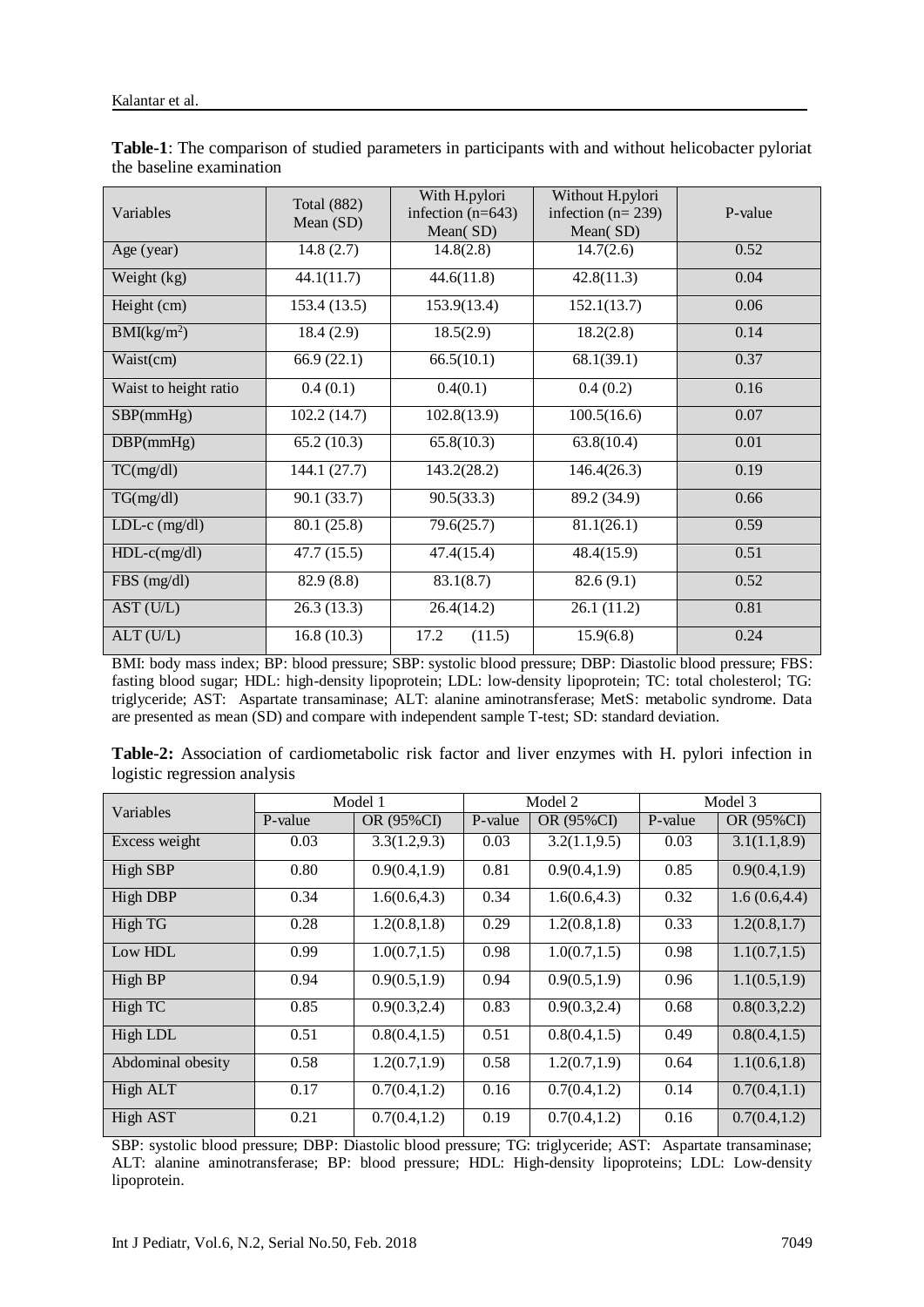#### **4- DISCUSSION**

 To our knowledge, this is the first largest nationwide study in Iranian children to document the association of H. pylori with cardiometabolic risk factors. Results of present study show that in the crude model, only the excess weight was associated with H. pylori infection with the odds of 3.1 (95% CI, 1.1-8.9; P=0.03). In the adjusted model this association remain significant (OR: 3.3; 95%CI, 1.2-9.3; P= 0.03) which was concordant with some previous studies (33, 34).

A systematic review and meta-analysis shows that H. pylori infection is positively associated with higher BMI; the mean of BMI was higher (standardized mean difference: 0.30, 95%CI 0.01–0.58) in H. pylori positive group compare to H. pylori negative group (34). In contrary to our findings, in other study, there was no significant difference between the obese and non-obese subjects (35).

The possible mechanism that can justify the positive association of H. pylori infection and weight disorders is inflammation or dyspepsia. Previous studies demonstrate that infection with H. pylori is associated with higher level of inflammatory markers (36, 37) which are markers of inflammation in weight disorders (38, 39). Furthermore, previous studies show that the presence of H. pylori in the gut microbiota leads to inflammation, metabolic endotoxemia and obesity (40, 41). Association of H. pylori IgG seropositivity and cardiometabolic risk factors is contradictory (42- 44). In present study we could not detect any association between H. pylori IgG seropositivity and cardiometabolic risk factors (high FBS, high BP, and abdominal obesity, high TG, low HDL, high LDL and high TC) which was consistent with previous studies (42-44). In an elderly cohort, seropositivity of H. pylori was not associated with increased risk for cardiovascular diseases (41). In the other

hand Jeon et al. study show that in a prospective cohort study, H. pylori seropositivity increased the risk of diabetes (45). Moreover in some large studies, H. pylori infection was not associated with the increased risk of cardiovascular and ischemic heart disease mortality and morbidity (43, 46, 47). Our study results in contrary to some crosssection studies do not support a strong association between H. pylori infection and risk of cardiometabolic risk factors (48, 49). This discrepancy in findings can be justified by SES confounding effect, study participant and type of outcome. Although we adjusted SES in our study, the residual confounding effect of socioeconomic status (SES) due to different method of SES calculation make difficult to interpret associations of H. pylori and cardiometabolic risk factors in population based studies (50). Moreover in present study we studied association of H. pylori infection and risk of cardiometabolic risk factors in adolescents while majority of studies assess the relationship between H. pylori infection and risk of cardiovascular diseases in adult population (48, 49).

# **4-1. Limitations of the study**

The main limitation of this study is the nature of cross-sectional design which precludes causality inference. We were not able to include all students aged 6 - 9-yearold which restrict study generalizability. Another limitation of the study was depletion of some serum samples from a number of provinces. However this nationwide study with representative samples from adolescents in several provinces of Iran that provides the possibility of assessing relationship between H. pylori infection and cardiometabolic risk factors.

#### **5- CONCLUSION**

 In conclusion, results of present study show that H. pylori infection was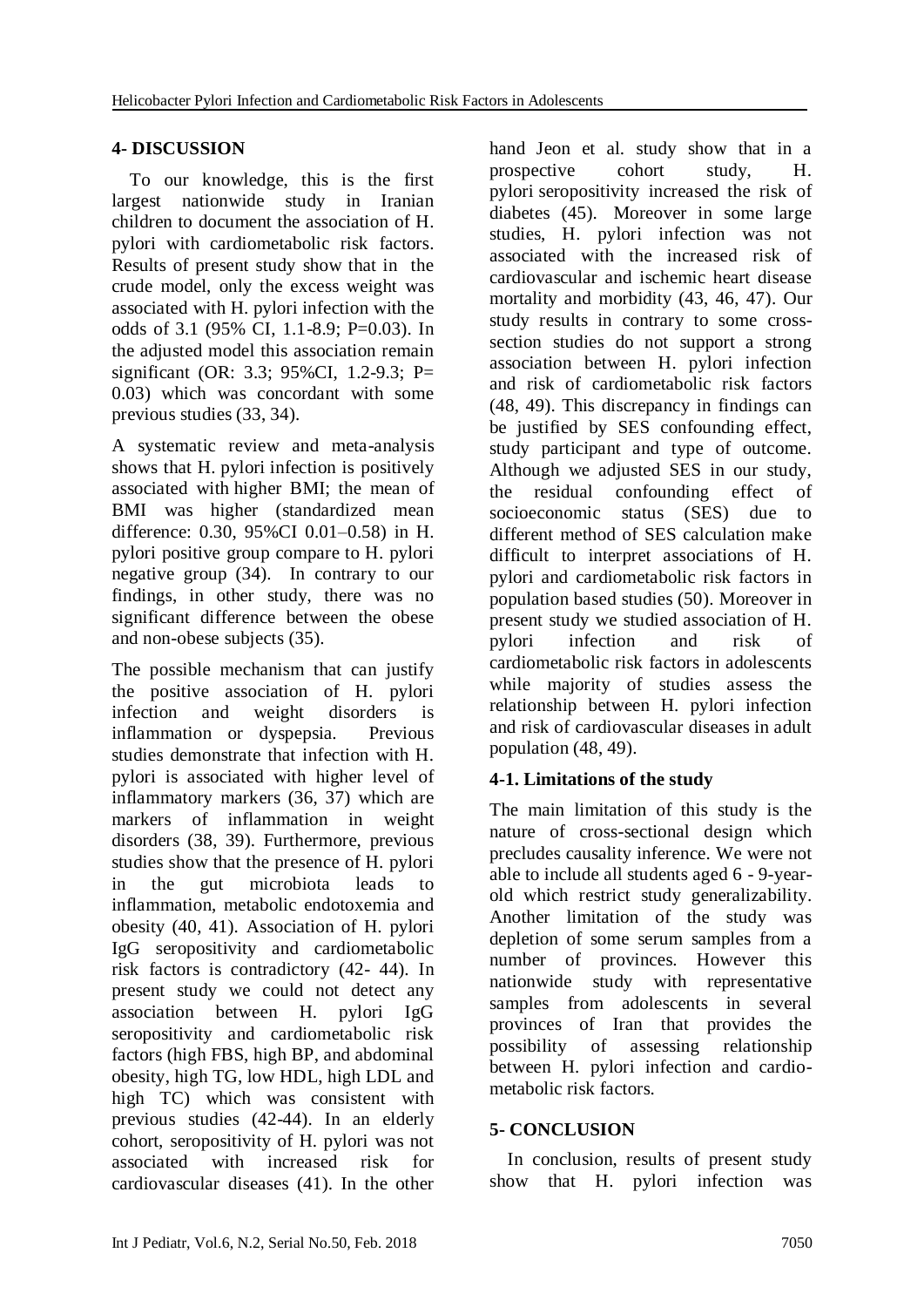associated with excess weight in adolescents. In addition the risk of H. pylori IgG seropositivity in girls was higher compared to boys. H. pylori eradication may be decrease the risk of weight disorders in children and adolescents. Large cohort studies are necessary to depict clear picture of association between H. pylori seropositivity and cardiometabolic risk factors in children and adolescents.

#### **6- AUTHORS' CONTRIBUTION**

All authors contributed equally to this paper.

#### **7- CONFLICT OF INTEREST:** None.

#### **8- ACKNOWLEDGMENTS**

The authors would like to thank the Alborz University of Medical Sciences, Karaj, Iran, for providing funds for our study. Also we are thankful of the large team working on this study and all participants in different provinces.

#### **9- REFERENCES**

1. Abarca-Gómez L, Abdeen ZA, Hamid ZA, Abu-Rmeileh NM, Acosta-Cazares B, Acuin C, et al. Worldwide trends in bodymass index, underweight, overweight, and obesity from 1975 to 2016: a pooled analysis of 2416 population-based measurement studies in 128. 9 million children, adolescents, and adults. The Lancet. 2017; 390(10113):2627- 42.

2. Afshin A, Forouzanfar MH, Reitsma MB, Sur P, Estep K, Lee A, Marczak L, Mokdad AH, Moradi-Lakeh M, Naghavi M, Salama JS. Health effects of overweight and obesity in 195 countries over 25 years. The New England journal of medicine. 2017;377(1):13-27.

3. NCD Risk Factor Collaboration. Worldwide trends in blood pressure from 1975 to 2015: a pooled analysis of 1479 populationbased measurement studies with 19· 1 million participants. Lancet (London, England). 2017;389(10064):37

4. NCD Risk Factor Collaboration. Worldwide trends in diabetes since 1980: a pooled analysis of 751 population-based studies with 4· 4 million participants. The Lancet. 2016;387(10027):1513-30.

5. Djalalinia S, Kelishadi R, Qorbani M, Peykari N, Kasaeian A, Nasli-Esfahani E, et al. A Systematic Review on the Prevalence of Overweight and Obesity, in Iranian Children and Adolescents. Iranian journal of pediatrics. 2016;26(3): e2599.

6. Azadbakht L, Kelishadi R, Khodarahmi M, Qorbani M, Heshmat R, Motlagh ME, et al. The association of sleep duration and cardiometabolic risk factors in a national sample of children and adolescents: the CASPIAN III study. Nutrition. 2013;29(9):1133-41.

7. Shafiee G, Kelishadi R, Qorbani M, Motlagh ME, Taheri M, Ardalan G, et al. Association of breakfast intake with cardiometabolic risk factors. Jornal de Pediatria (Versão em Português). 2013 Nov 1;89(6):575-82.

8. Khashayar P, Heshmat R, Qorbani M, Motlagh ME, Aminaee T, Ardalan G, et al. Metabolic syndrome and cardiovascular risk factors in a national sample of adolescent population in the middle-east and north Africa: the CASPIAN III study. International journal of endocrinology 2013;2013:1–8.

9. Rahmanian M, Kelishadi R, Qorbani M, Motlagh ME, Shafiee G, Aminaee T, et al. Dual burden of body weight among Iranian children and adolescents in 2003 and 2010: the CASPIAN-III study. Archives of medical science: AMS. 2014;10(1):96.

10. Kelishadi R, Motlagh ME, Bahreynian M, Gharavi MJ, Kabir K, Ardalan G, et al. Methodology and early findings of the assessment of determinants of weight disorders among Iranian children and adolescents: The childhood and adolescence surveillance and prevention of adult Noncommunicable Disease-IV study. [Int J](https://www.ncbi.nlm.nih.gov/pubmed/26425332)  [Prev Med.](https://www.ncbi.nlm.nih.gov/pubmed/26425332) 2015 Aug 14;6:77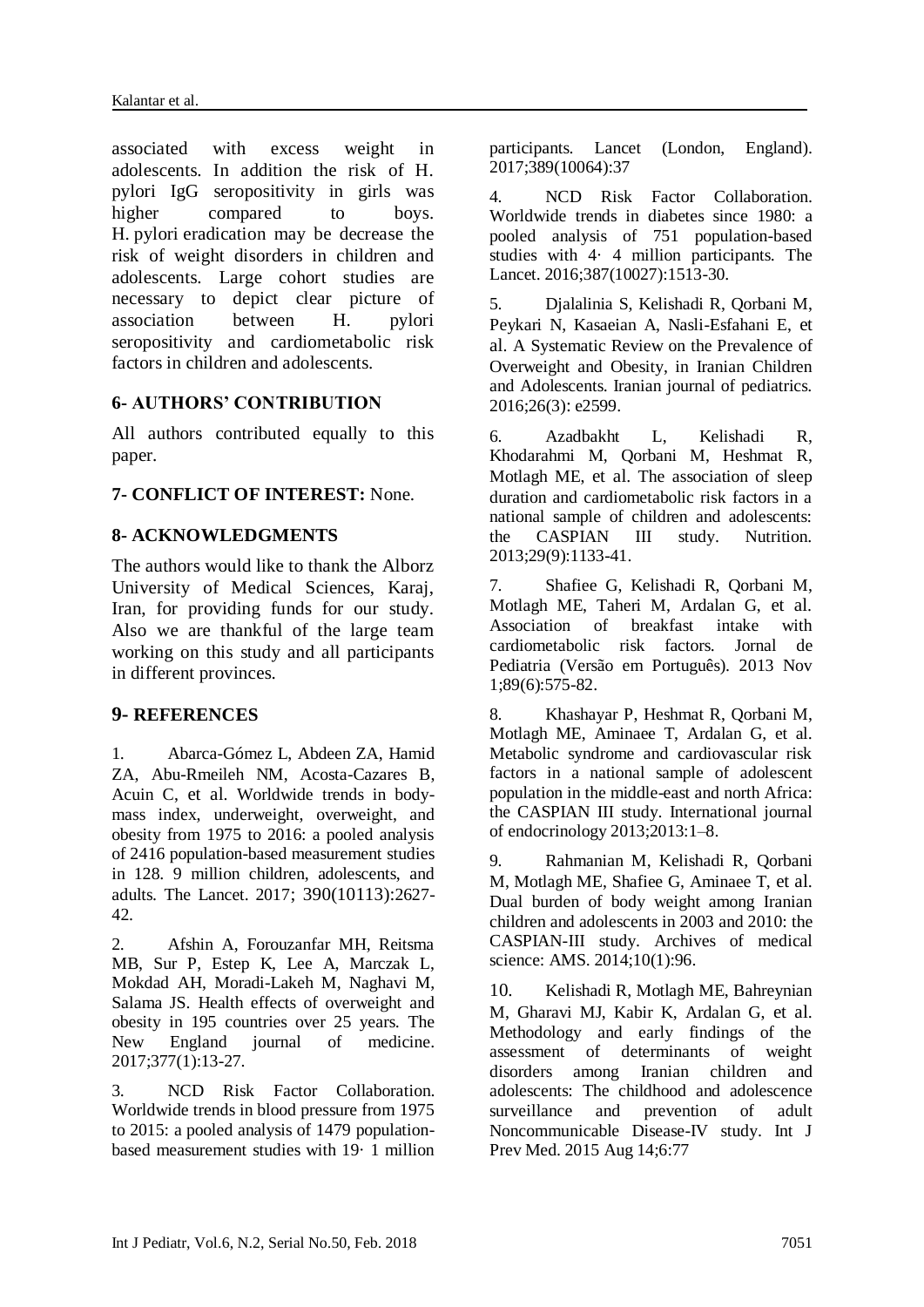11. Motlagh ME, Ziaodini H, Qorbani M, Taheri M, Aminaei T, Goodarzi A, et al. Methodology and early findings of the fifth survey of childhood and adolescence surveillance and prevention of adult noncommunicable disease: The caspian-v study. [Int J Prev Med.](https://www.ncbi.nlm.nih.gov/pubmed/28217266) 2017 Jan 23;8:4.

12. Sayehmiri F, Darvishi Z, Sayehmiri K, Soroush S, Emaneini M, Zarrilli R, et al. A Systematic Review and Meta-Analysis Study to Investigate the Prevalence of Helicobacter pylori and the Sensitivity of its Diagnostic Methods in Iran. Iranian Red Crescent Medical Journal 2014;16(6):e12581.

13. Kalantar E, Oshaghi M, Gharegozlou B, Mohammadi S, Heshmat R, Ghaffari Hoseini S, Motlagh ME, Qorbani M, Kelishadi R. Seroprevalence of Helicobacter Pylori Infection in Iranian Adolescents: the CASPIAN-III Study. International Journal of Pediatrics. 2017;5(1):4251-56.

14. Sakr R, Massoud M, Aftimos G, Chahine G. Gastric Adenocarcinoma Gastric Adenocarcinoma Secondary to Primary Gastric Diffuse Large B-cell Lymphoma. Journal of gastric cancer. 2017;17(2):180-5.

15. Tsang KW, Lam SK. Helicobacter pylori and extra digestive diseases. Journal of gastroenterology and hepatology. 1999;14(9):844-50.

16. Prelipcean CC, Mihai C, Gogălniceanu P, Mitrică D, Drug VL, Stanciu C. Extragastric manifestations of Helicobacter pylori infection. Revista medico-chirurgicala a Societatii de Medici si Naturalisti din Iasi. 2007;111(3):575-83.

17. Papamichael KX, Papaioannou G, Karga H, Roussos A, Mantzaris GJ. Helicobacter pylori infection and endocrine disorders: is there a link?. World Journal of Gastroenterology: WJG. 2009;15(22):2701.

18. Gunji T, Matsuhashi N, Sato H, Fujibayashi K, Okumura M, Sasabe N, Urabe A. Helicobacter pylori infection significantly increases insulin resistance in the asymptomatic Japanese population. Helicobacter. 2009;14(5):496-502.

19. Li M, Shen Z, Li YM. Potential role of Helicobacter pylori infection in nonalcoholic fatty liver disease. World Journal of Gastroenterology: WJG. 2013;19(41):7024.

20. Naja F, Nasreddine L, Hwalla N, Moghames P, Shoaib H, Fatfat M, et al. Association of H. pylori infection with insulin resistance and metabolic syndrome among Lebanese adults. Helicobacter 2012;17(6):444- 51.

21. Sotuneh N, Hosseini SR, Shokri-Shirvani J, Bijani A, Ghadimi R. Helicobacter pylori infection and metabolic parameters: is there an association in elderly population? International journal of preventive medicine 2014;5(12):1537-42.

22. Yang W, Xuan C. Influence of Helicobacter pylori Infection on Metabolic Syndrome in Old Chinese People. Gastroenterology research and practice 2016; 2016: 6951264.

23. Chen TP, Hung HF, Chen MK, Lai HH, Hsu WF, Huang KC, et al. Helicobacter Pylori Infection is Positively Associated with Metabolic Syndrome in Taiwanese Adults: a Cross-Sectional Study. Helicobacter 2015;20(3):184-91.

24. Polyzos SA, Kountouras J. Novel advances in the association between helicobacter pylori infection, metabolic syndrome, and related morbidity. Helicobacter 2015;20(6):405-9.

25. Choi JS, Ko KO, Lim JW, Cheon EJ, Lee GM, Yoon JM. The Association between Helicobacter pylori Infection and Body Weight among Children. Pediatric gastroenterology, hepatology and nutrition 2016;19(2):110-5.

26. Pacifico L, Anania C, Osborn JF, Ferrara E, Schiavo E, Bonamico M, et al. Long-term effects of Helicobacter pylori eradication on circulating ghrelin and leptin concentrations and body composition in prepubertal children. European journal of endocrinology 2008;158(3):323-32.

27. Vo HD, Goli S, Gill R, Anderson V, Stefanov DG, Xu J, et al. Inverse correlation between Helicobacter pylori colonization and obesity in a cohort of inner city children. Helicobacter 2015;20(1):64-8.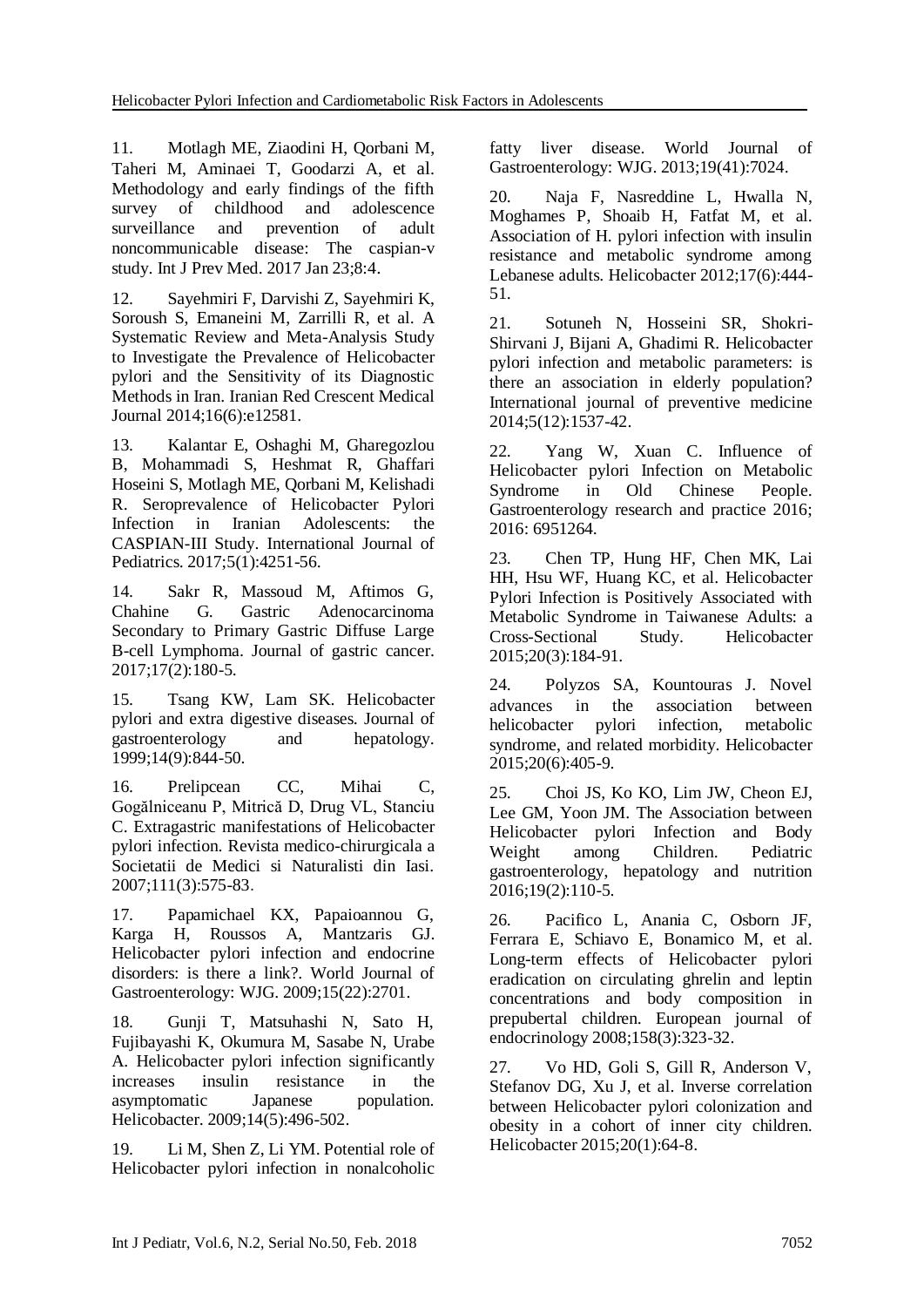28. Kelishadi R, Heshmat R, Motlagh ME, Majdzadeh R, Keramatian K, Qorbani M, Taslimi M, Aminaee T, Ardalan G, Poursafa P, Larijani B. Methodology and early findings of the third survey of CASPIAN study: A national school-based surveillance of students' high risk behaviors. International journal of preventive medicine. 2012;3(6):394.

29. Ahadi Z, Shafiee G, Qorbani M, Sajedinejad S, Kelishadi R, Arzaghi SM, Larijani B, Heshmat R. An overview on the successes, challenges and future perspective of a national school-based surveillance program: the CASPIAN study. Journal of Diabetes & Metabolic Disorders. 2014;13(1):120.

30. Moosazadeh M, Lankarani K, Afshari M. Meta-analysis of the Prevalence of Helicobacter Pylori Infection among Children and Adults of Iran. Int J Prev Med 2016; 7:48- 53.

31. Physical status: the use and interpretation of anthropometry. Report of a WHO Expert Committee. World Health Organ Tech Rep Ser 1995; 854:161-262.

32. Li C, Ford ES, Mokdad AH, Cook S. Recent trends in waist circumference and waist-height ratio among US children and adolescents. Pediatrics. 2006;118:e1390–8.

33. Arslan E, Atılgan H, Yavaşoğlu İ. The prevalence of Helicobacter pylori in obese subjects. European journal of internal medicine. 2009;20(7):695-7.

34. Upala S, Jaruvongvanich V, Riangwiwat T, Jaruvongvanich S, Sanguankeo A. Association between Helicobacter pylori infection and metabolic syndrome: a systematic review and meta-analysis. Journal of digestive diseases. 2016;17(7):433-40.

35. Zhu Y, Zhou X, Wu J, Su J, Zhang G. Risk factors and prevalence of Helicobacter pylori infection in persistent high incidence area of gastric carcinoma in Yangzhong city. [Gastroenterol Res Pract.](https://www.ncbi.nlm.nih.gov/pubmed/24550981) 2014;2014:481365.

36. [Diomedi M,](https://www.ncbi.nlm.nih.gov/pubmed/?term=Diomedi%20M%5BAuthor%5D&cauthor=true&cauthor_uid=19166418) [Stanzione P,](https://www.ncbi.nlm.nih.gov/pubmed/?term=Stanzione%20P%5BAuthor%5D&cauthor=true&cauthor_uid=19166418) [Sallustio](https://www.ncbi.nlm.nih.gov/pubmed/?term=Sallustio%20F%5BAuthor%5D&cauthor=true&cauthor_uid=19166418)  [F,](https://www.ncbi.nlm.nih.gov/pubmed/?term=Sallustio%20F%5BAuthor%5D&cauthor=true&cauthor_uid=19166418) [Leone G,](https://www.ncbi.nlm.nih.gov/pubmed/?term=Leone%20G%5BAuthor%5D&cauthor=true&cauthor_uid=19166418) [Renna A,](https://www.ncbi.nlm.nih.gov/pubmed/?term=Renna%20A%5BAuthor%5D&cauthor=true&cauthor_uid=19166418) [Misaggi G,](https://www.ncbi.nlm.nih.gov/pubmed/?term=Misaggi%20G%5BAuthor%5D&cauthor=true&cauthor_uid=19166418) et al. Cytotoxin-associated gene-A-positive Helicobacter pyloristrains infection increases the risk of recurrent atherosclerotic stroke. Helicobacter 2008;13:525–31.

37. Hamed SA, Amine NF, Galal GM, et al. Vascular risks and complications in diabetes mellitus: the role of helicobacter pylori infection. J Stroke Cerebrovasc Dis 2008;17:86–94.

38. Shoelson SE, Herrero L, Naaz A. Obesity, inflammation, and insulin resistance. Gastroenterology. 2007 May 31;132(6):2169- 80.

39. Jung UJ, Choi MS. Obesity and its<br>metabolic complications: the role of metabolic complications: the role of adipokines and the relationship between obesity, inflammation, insulin resistance, dyslipidemia and nonalcoholic fatty liver disease. International journal of molecular sciences. 2014;15(4):6184-223.

40. Cani PD, Bibiloni R, Knauf C, Waget A, Neyrinck AM, Delzenne NM, Burcelin R. Changes in gut microbiota control metabolic endotoxemia-induced inflammation in high-fat diet–induced obesity and diabetes in mice. Diabetes. 2008;57(6):1470-81.

41. Manco M, Putignani L, Bottazzo GF. Gut microbiota, lipopolysaccharides, and innate immunity in the pathogenesis of obesity and cardiovascular risk. Endocr Rev 2010;31:817–44.

42. Haider AW, Wilson PW, Larson MG, Evans JC, Michelson EL, Wolf PA, et al. The association of seropositivity to Helicobacter pylori, Chlamydia pneumoniae, and cytomegalovirus with risk of cardiovascular disease: a prospective study. Journal of the American College of Cardiology. 2002 Oct 16;40(8):1408-13.

43. Wald NJ, Law MR, Morris JK, Bagnall AM. Helicobacter pylori infection and mortality from ischaemic heart disease: negative result from a large, prospective study. BMJ. 1997;315(7117):1199-201.

44. [Strandberg TE,](https://www.ncbi.nlm.nih.gov/pubmed/?term=Strandberg%20TE%5BAuthor%5D&cauthor=true&cauthor_uid=9158467) [Tilvis RS,](https://www.ncbi.nlm.nih.gov/pubmed/?term=Tilvis%20RS%5BAuthor%5D&cauthor=true&cauthor_uid=9158467) [Vuoristo](https://www.ncbi.nlm.nih.gov/pubmed/?term=Vuoristo%20M%5BAuthor%5D&cauthor=true&cauthor_uid=9158467)  [M,](https://www.ncbi.nlm.nih.gov/pubmed/?term=Vuoristo%20M%5BAuthor%5D&cauthor=true&cauthor_uid=9158467) [Lindroos M,](https://www.ncbi.nlm.nih.gov/pubmed/?term=Lindroos%20M%5BAuthor%5D&cauthor=true&cauthor_uid=9158467) [Kosunen TU.](https://www.ncbi.nlm.nih.gov/pubmed/?term=Kosunen%20TU%5BAuthor%5D&cauthor=true&cauthor_uid=9158467) Prospective study of Helicobacter pylori seropositivity and cardiovascular diseases in a general elderly population. BMJ 1997;314:1317–18.

45. Jeon CY, Haan MN, Cheng C, Clayton ER, Mayeda ER, Miller JW, et al. Helicobacter pylori infection is associated with